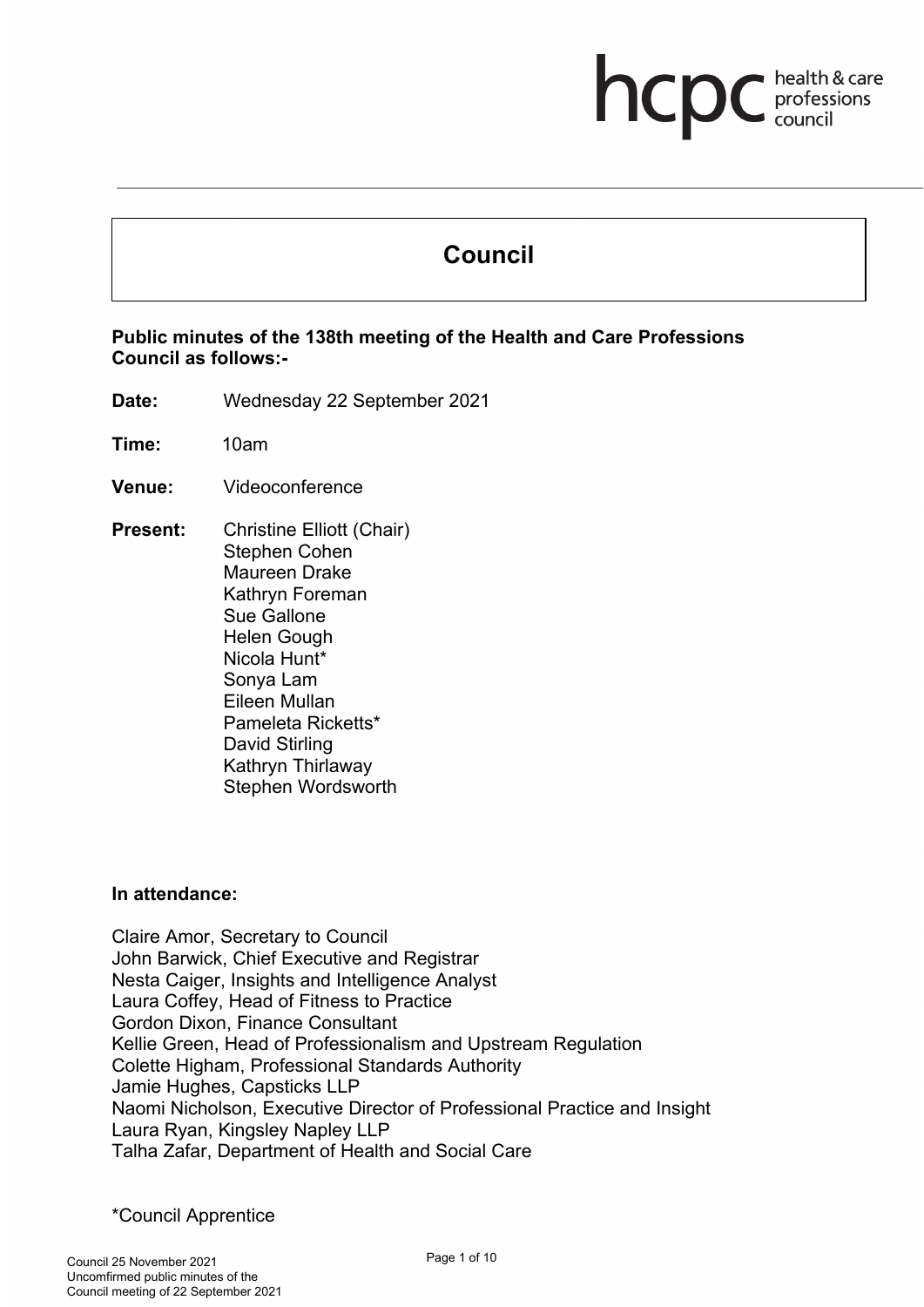# Public Agenda

#### **Item 1. 21/110 Chair's welcome and introduction**

- 1.1 The Chair welcomed those present to the 138th meeting of Council. A particular welcome was extended to Talha Zafar, who had recently joined the Regulation Team at the Department of Health and Social Care (DHSC), and was attending his first meeting of the Council.
- 1.2 The Chair noted the absence of a much valued colleague, John Witt, Capsticks, who had recently passed away. The Chair noted the many tributes for John remembering his kindness, humour and generosity. The Council agreed it would remember John with respect and warmth and passed the HCPC's condolences to Capsticks colleagues.

#### **Item 1.i. 21/111 Apologies for absence**

1.i.1 No apologies for absence were received.

# **Item 1.ii. 21/112 Approval of Agenda**

1.ii.1 The Council approved the agenda.

# **Item 1iii. 21/113 Declaration of Members' interests**

1.iii.1 No interests were declared.

# **Item 1iv. 21/114 Minutes of the Council meeting of 1 July 2021**

1.iv.1 The Council approved the minutes of its meeting of 1 July 2021.

# **Item 1.v. 21/115 Matters arising**

1.v.1 The Council noted those matters arising from previous meetings.

# Standing reports

#### **Item 2. 21/116 Chair's report**

2.1 The Council noted the report.

# **Item 3. 21/117 Chief Executive's performance report**

3.1 The Council received a paper from the Chief Executive. The report provided narrative and data on organisational performance since the last report in July 2021.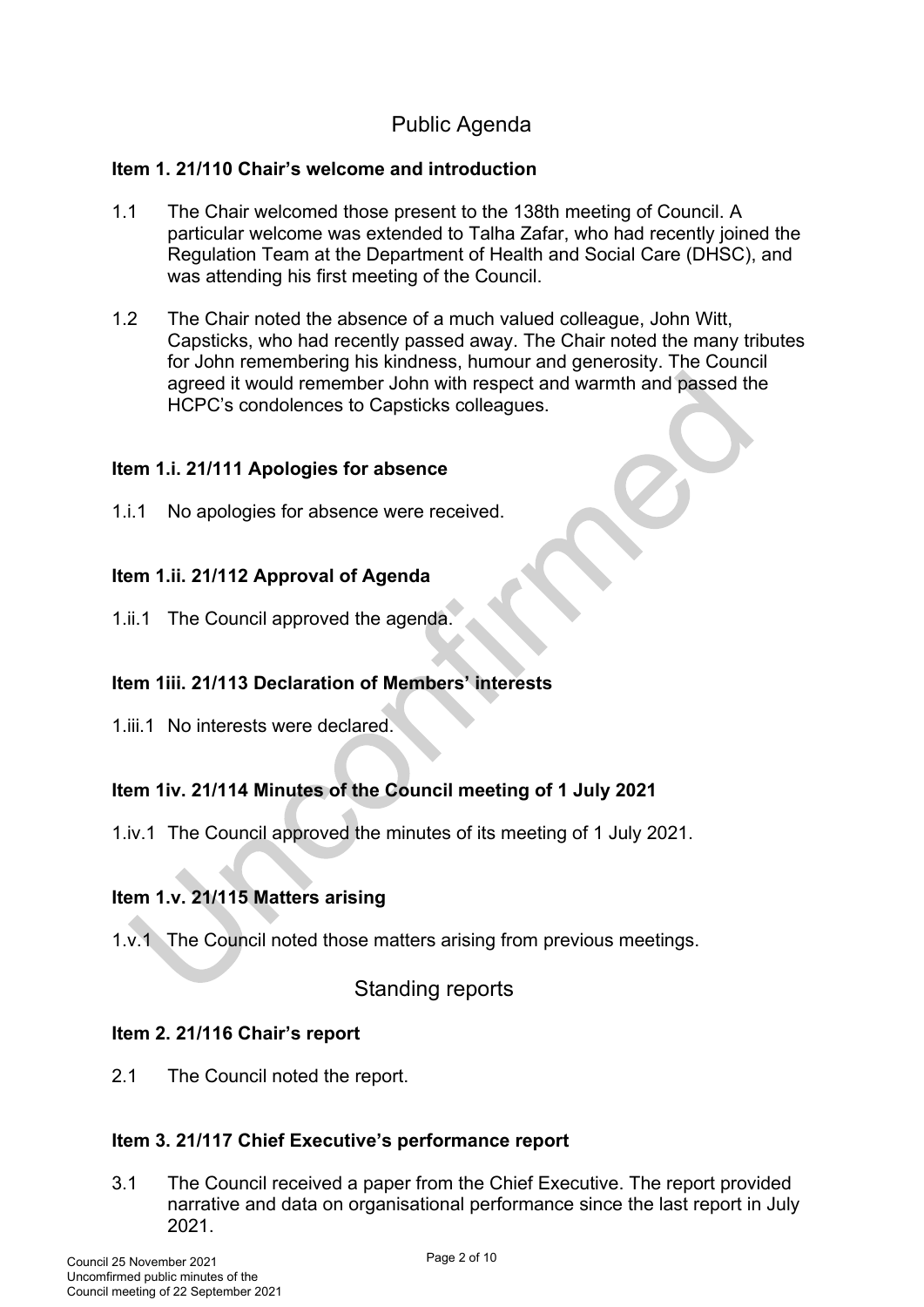- 3.2 The Council noted the following points:-
	- the Executive's key focus in the report period had been on addressing the responsiveness of the Registration function and stabilisation of the finance function;
	- Registration responsiveness was being closely monitored and additional resource had been allocated as well as other interventions to improve service. A more fundamental review of the efficiency of registration processes was taking place;
	- the difficulties encountered reinforced the need to greater automation of registration processes through digital transformation;
	- stabilisation of the finance function had progressed with all permanent posts recruited including the Head of Finance;
	- resolving income reporting issues impacting the 2020-21 audit was a corporate priority as well as establishing a new cycle for budget planning and reporting;
	- engagement activities in the period had focused on regulatory reform, including the introduction of Health and Care Bill into Parliament and the Professional Qualifications Bill; and
	- work to establish the HCPC's new ways of working for all employees was underway. An all employee survey seeking views on hybrid working was live and taking into account an approach to hybrid working would be formalised.
- 3.3 The Chair noted that the Council would spend focused time at its seminar in October 2021 exploring the performance challenges highlighted by the Chief Executive.
- 3.4 The Council discussed the Strategic Risk Register and noted the need to monitor the trajectory of risk scores to ensure that mitigations, in place or planned, contributed to the reduction of the risk. The Council welcomed the mitigations put in place to lessen the impact of the delay of the tone of voice review.
- 3.5 The Council noted the HCPC's engagement with Health Education England (HEE) on workforce planning and asked if similar reviews would take place in the other countries. The Chief Executive noted that the HCPC was engaging with Wales and Northern Ireland on workforce planning.
- 3.6 The Council asked how the HCPC's Advanced Practice policy work would be taken forward. It was noted that in the reporting period, regulatory reform had been a priority within the Policy function due to the need to engage in legislative drafting development within short timescales. However, Advanced Practice development continued and the Council's decision on future regulatory direction had been communicated through stakeholder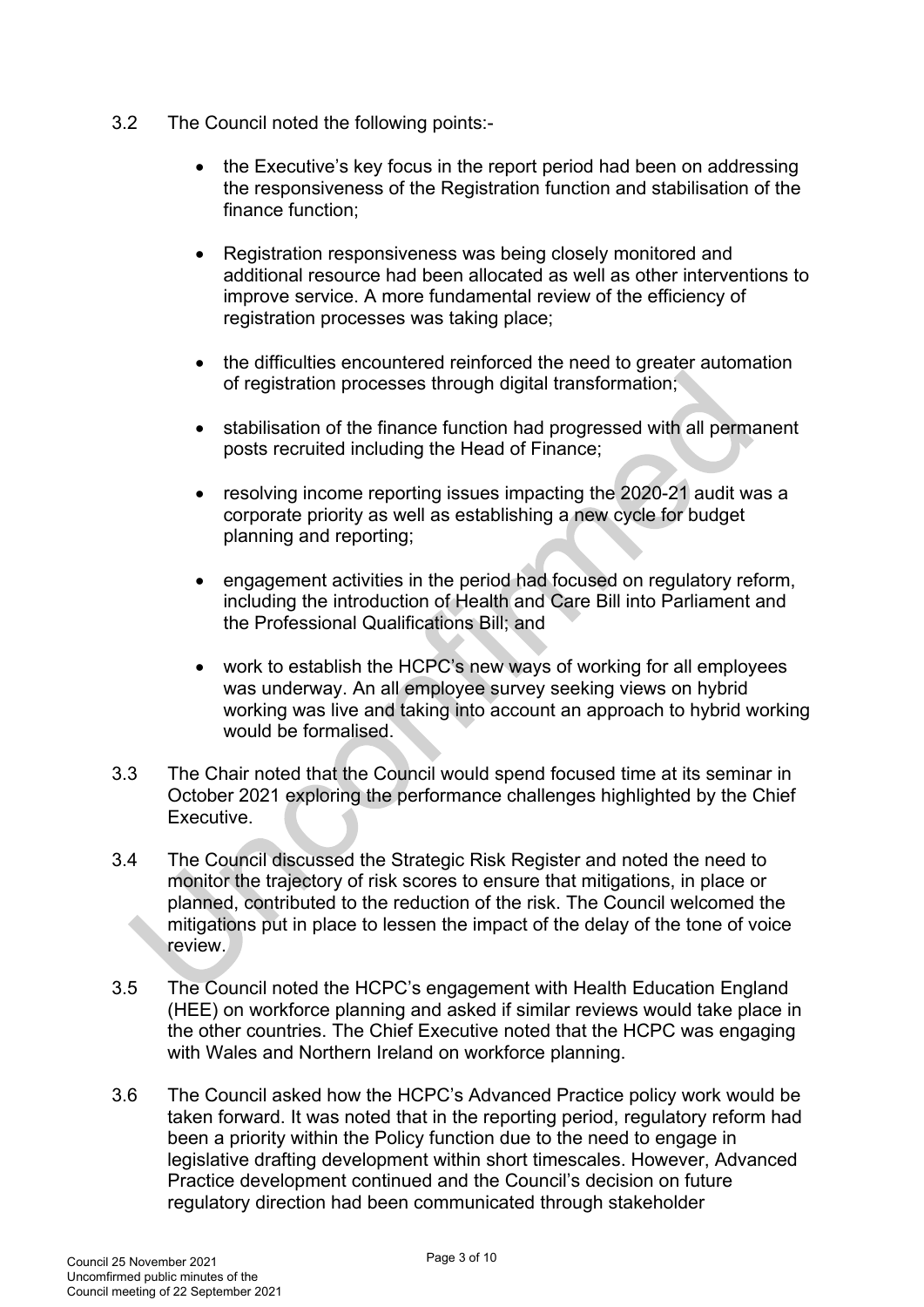engagement and more focused engagement was intended once regulatory reform consultation required less intensive focus.

- 3.7 The Council discussed the KPIs provided within the report. It was agreed that the KPIs on IT were not adding value and should be refocused on technology use rather than outages, which was considered a never event. It was agreed this would be reviewed when key post holders for IT were in place. **ACTION**
- 3.8 The Council discussed stakeholder engagement, it was noted that a more consistent and managed HCPC wide approach was being developed and this would include the use of Council members in building relationships with stakeholders, once the infrastructure was in place to manage this effectively.
- 3.9 The Council discussed recent recruitment to senior posts within the Finance and IT Departments and the future approach to the use of consultancy services. It was noted that the Head of IT and Head of Finance posts had been filled and the post holders were expected to join at the end of quarter 3. Additionally, recruitment was underway for the Executive Director of Corporate Services which had responsibility for finance and IT among other areas. The Chief Executive noted that once permanent post holders were in place and handover had taken place, the use of consultancy services in these areas would end.

#### **Item 4. 21/118 Finance Report**

- 4.1 The Council received a paper from the Chief Executive. The report presented the HCPC's financial position at the end of quarter 1 of 2021-22. It included revised Investment and Procurement Policies for approval, as well as a high level timetable for setting the HCPC's 2022-23 budget.
- 4.2 The Council noted the following points:-
	- following discussion at the People and Resources Committee in September, the Executive had agreed to revert to presenting monthly management account results to Council for the November 2021 meeting;
	- the operating deficit for the period was £690k compared a budgeted deficit of £2,013k. However, due to the size of the timing differences in both income and expenditure, the end of Q1 results did not reflect the true financial position of HCPC;
	- the presented report identified a number of impacts on the 2021-22 budget which included additional costs arising from decant of the tribunal centre and refit of 186 Kennington Park Road to accommodate hearings, pressures on the FtP budget resulting from misalignment between the budget and the FtP operational plan, and a positive impact resulting from an increase in international applications and associated scrutiny fees;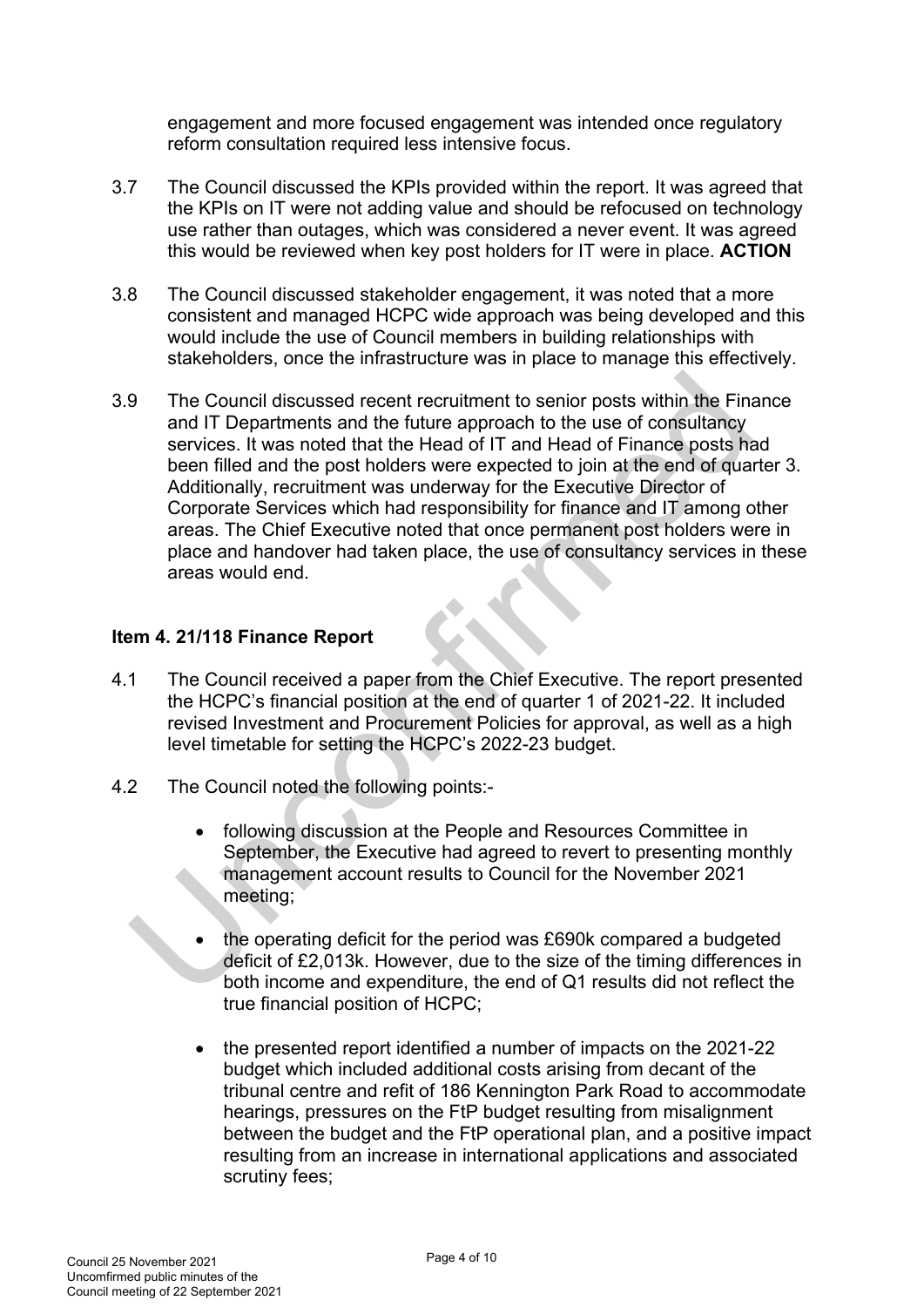- the Finance team had reviewed the impact of the changes on cashflow due to the capital expenditure increasing, cashflow remained satisfactory; and
- further detail on the HCPC's financial position and impact of the pressures on the budget would be discussed at the Council's October workshop.
- 4.3 The Chief Executive noted that ensuring an early view of forward cashflow was essential for decisions on further FtP and Registration investment. Additionally, the Finance team was focused on resolving IT system reconciliation issues with income recognition to complete the year end audit.
- 4.4 The Council noted that the HCPC's Investment Policy had been reviewed to remove Government bonds as an acceptable investment, to review bank credit ratings and to reflect organisational changes for approvals. The People and Resources Committee and Audit and Risk Assurance Committee reviewed the Policy at their September meetings and agreed to recommend the Policy to Council for approval subject to minor amendments, that had been made. The Council approved the Investment Policy.
- 4.5 The Council noted that The Procurement Policy had been updated in light of changes to Public Sector regulations after Brexit. The revised Policy had been considered at the September meeting of the Audit and Risk Assurance Committee and was recommended to Council subject to clarified wording on when legal advice should be sought. The Council approved the Procurement Policy.

# **Item 5. 21/119 Fitness to Practise Improvement Plan – progress update**

- 5.1 The Council received a paper from the Head of FtP. The paper provided the Council with an update on the progress of the FtP Improvement Plan.
- 5.2 The Council noted the following points:
	- since the last report in July 2021, 13 of the 16 tranche one projects had completed. All were completed on time with the exception of the new case management system and dependent projects;
	- the projects to provide targeted support to the Threshold caseload and to accelerate serious cases were on track for cases to be returned from external solicitors by the end of September;
	- quality assurance checks for the new risk assurance approach were in place and the findings had been acted on;
	- case load and the forward trajectory modelling had been completed to assist in managing resource allocation in future, to bring caseloads back within steady state;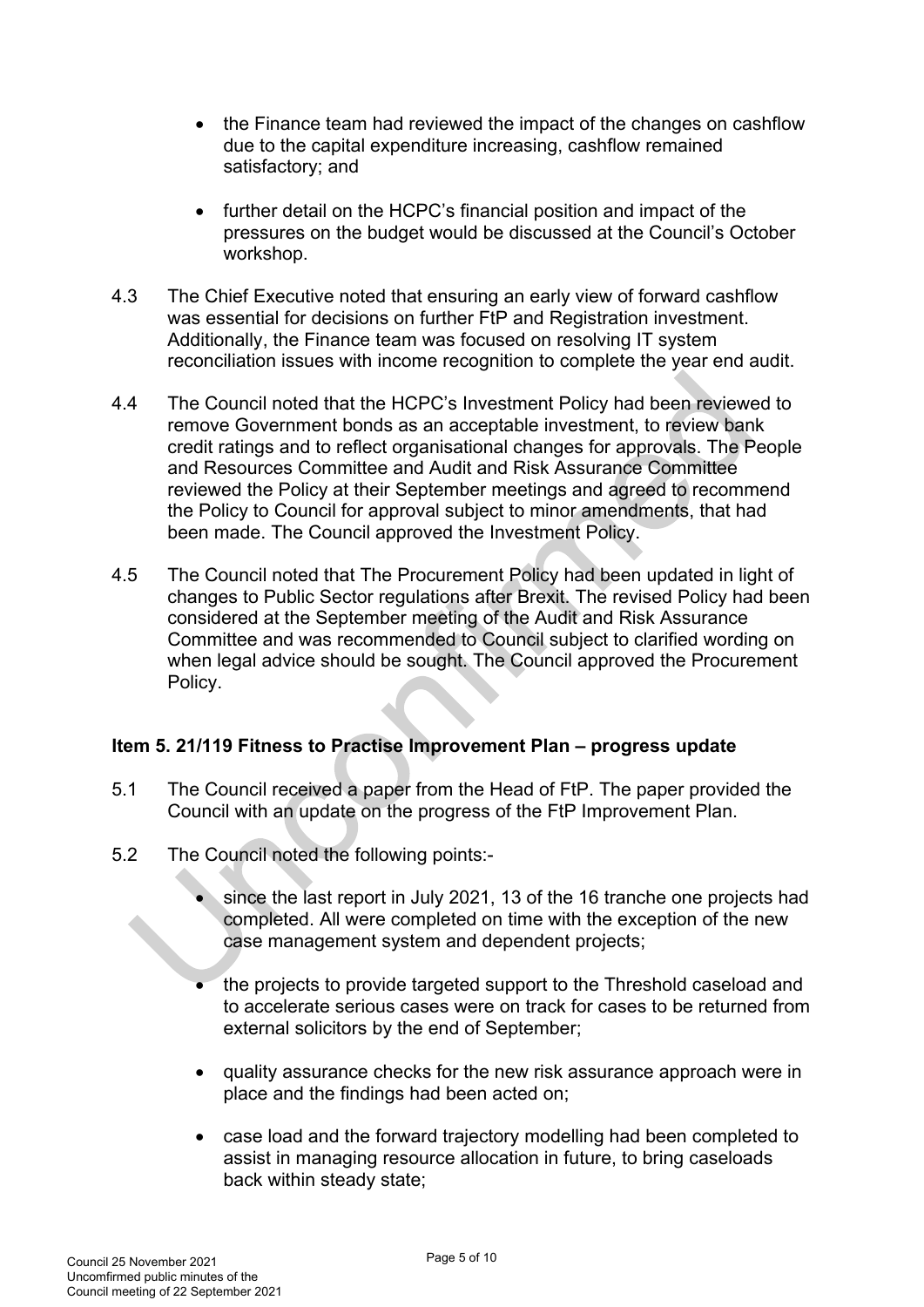- the second tranche of projects would take place between September 2021 and March 2022. There were fewer projects in tranche two to enable the executive to continue to focus on benefits realisation from the first tranche of projects. The focus of tranche two projects continued to be improving the quality and timeliness of case management; and
- the FtP Improvement Programme would be discussed at the Council's November workshop.
- 5.3 The Council welcomed the promising early findings from the frontloading pilot as set out in the paper.
- 5.4 The Council asked how the risk of potential disruption to hearings as a result of the closure of the tribunal centre and refit of hearing space within the Park House office, would be mitigated. The Head of FtP noted that the risk of the building project diverting FtP resource focus was mitigated by the support of a wider project team with limited FtP time required. Additionally, hearings had been successfully held in external venues and the mitigation that the large majority of hearings would continue to be held remotely.
- 5.5 The Council discussed the legally qualified ICP chairs project. The Head of FtP noted that the efficiency workshop held with Partners who were part of the project had been positive with a clear appetite to work together to improve performance. The workshop findings would be rolled out to all panel members.
- 5.6 The Council discussed the FtP capacity and demand model. It was noted that the model assumed full headcount and that this was not realistic. The Head of FtP agreed, noting that further refinement of the model was needed as actual throughput data was inputted.
- 5.7 The Council welcomed the improvement in productivity represented in figures 3 and 4 within the paper. The Head of FtP agreed and noted that while small increments, the trajectory was improving.
- 5.8 The Council discussed the amber status rating for project 16, which related to hearings volume. The Head of FtP noted that fewer hearings than forecast were held in July and August due to Panel member availability attributed to travel restrictions lifting and leave being taken. Additionally, internally there were some resource gaps due to internal promotions. These factors were no longer in place and hearing volumes for September were back to forecast.
- 5.9 The Council thanked the Head of FtP for the report and noted that while much work remained which required the Council's continued keen focus, it was encouraging to see trajectories moving in the right direction.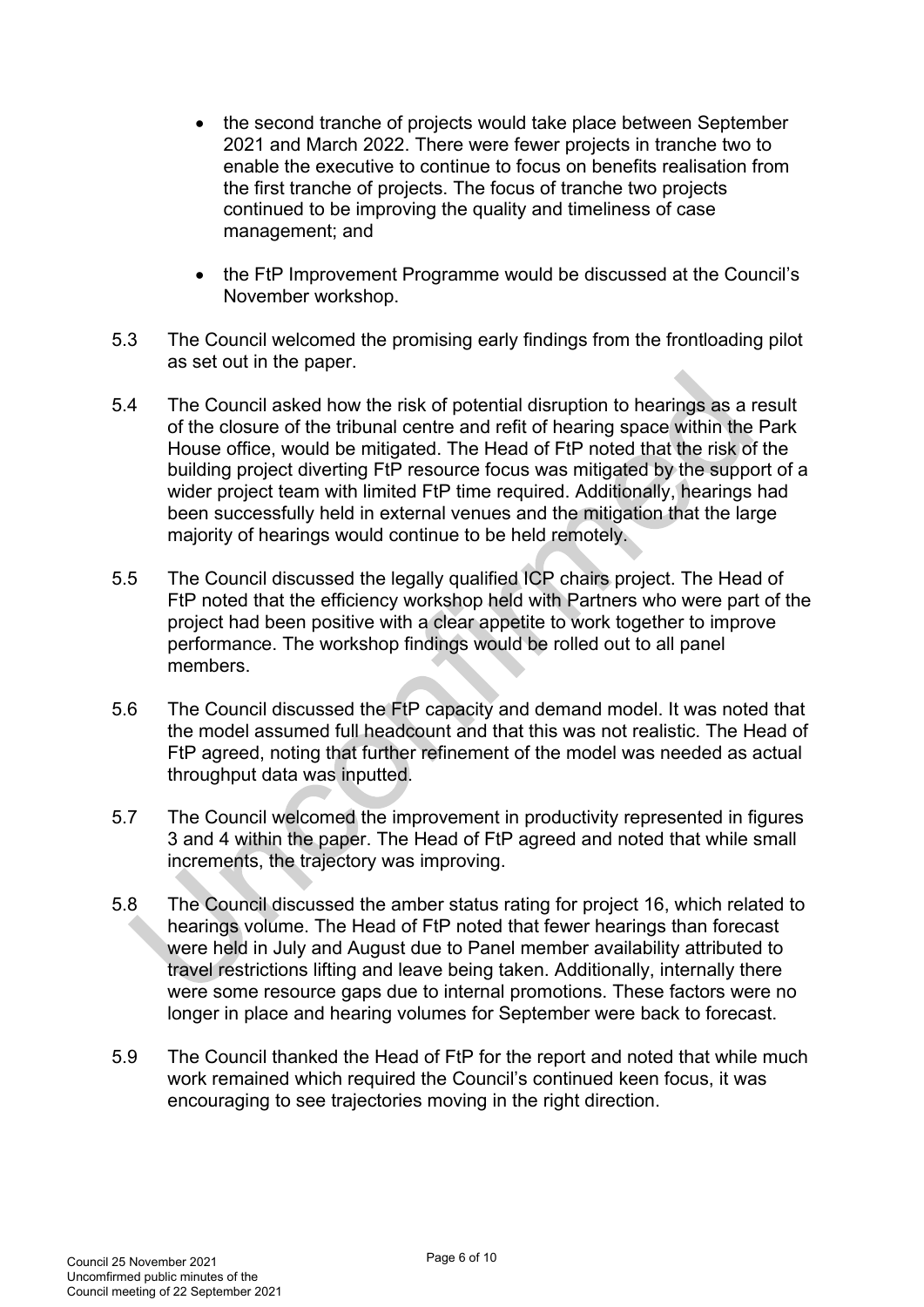# Items for discussion / decision

#### **Item 6. 21/120 Insight and Intelligence Framework**

- 6.1 The Council received a paper from the Head of Professionalism and Upstream Regulation. The paper set out the HCPC's first Insight and Intelligence Framework, Council was asked to approve priorities set out in the Framework.
- 6.2 The Council noted the following points:-
	- the ambition within the Corporate Strategy 2021-26 to be a data driven regulator was dependent on the establishment of an Insight and Intelligence function;
	- the Framework set out the priorities for the Insight and Intelligence Function for the next two years; and
	- the Framework focused on establishing a sound base for future development of the HCPC's data capabilities. It was dependent on ongoing Digital Transformation and additional resource.
- 6.3 The Council thanked the Executive for delivering the development of the Framework, in particular the Head of Professionalism and Upstream Regulation who had been leading the function in the absence of a dedicated Head. The Executive Director of PPI noted that a permanent Head of Insight and Analytics had been recruited and would join the HCPC in November 2021.
- 6.4 The Council asked if the Executive was confident that the timescales set out in the paper were achievable. The Executive Director of PPI advised that the delivery plans were dependendent on building the Insights and Intelligence team and therefore budgetary allocation and approval. Areas of work that could be progressed within current resource had been identified.
- 6.5 The Chair of the Audit and Risk Committee encouraged the Executive to consider what expenditure could be stopped in lower priority areas to afford the required resources for the Insights and Intelligence Framework delivery.
- 6.6 The Council approved the Insights and Intelligence Framework.

# **Item 7. 21/121 Council Apprentice 2022**

- 7.1 The Council received a paper from the Head of Governance. The paper summarised learning from the HCPC's first year running its Council apprentice initiative and sought Council's approval to appoint two Council Apprentices for 2022.
- 7.2 The Council asked its Apprentices for their reflections on their time with the Council in 2021. The Apprentices noted the unique opportunity the apprenticeship had provided them and the benefit to their career and personal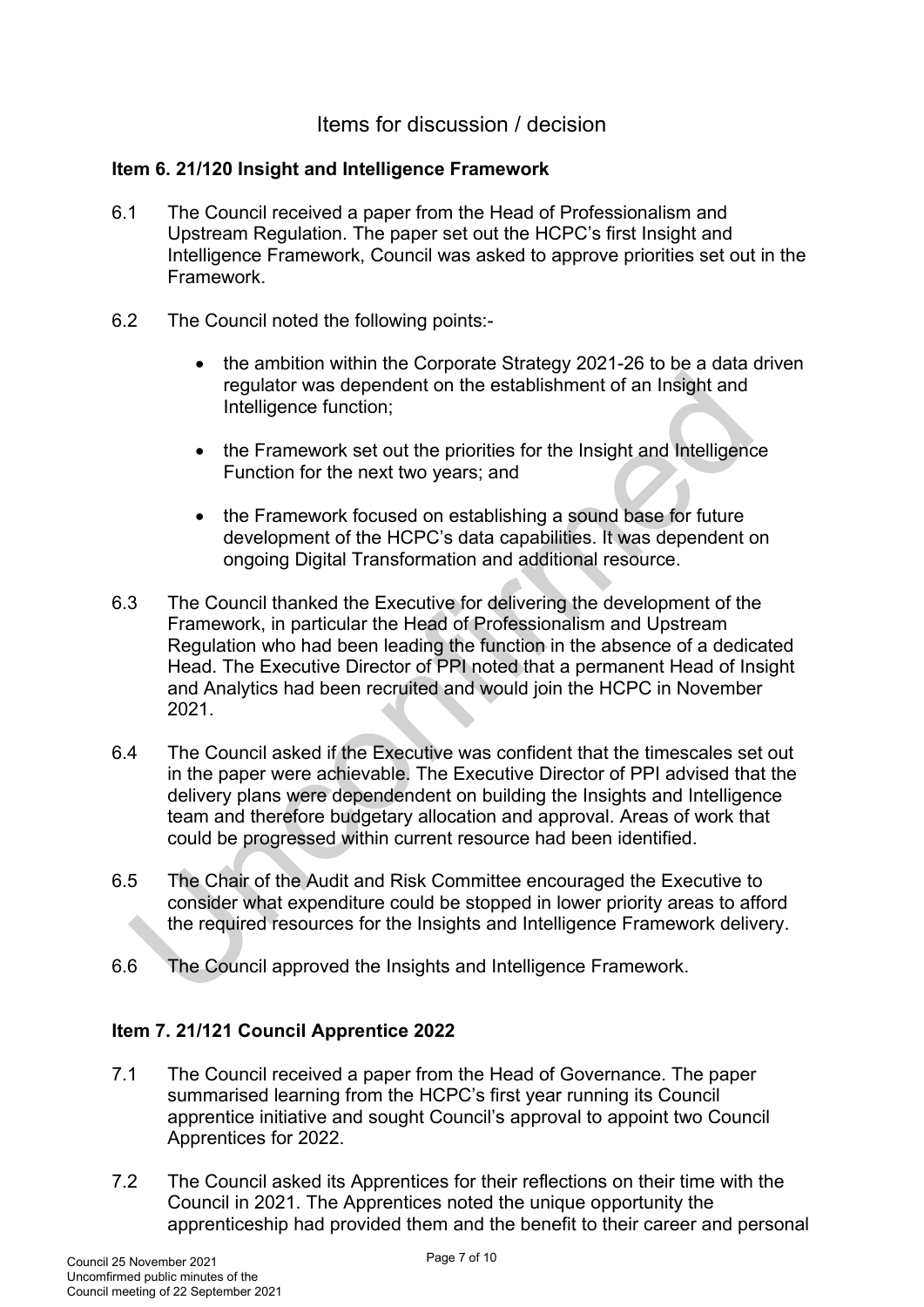goals. They noted that support from their employers had been essential to taking part in the initiative.

- 7.3 The Council confirmed its support for the initiative, noting the value the HCPC had received from the participation of the Council Apprentices. The Council agreed that the HCPC should share its learning with other organisations to encourage the creation of more opportunities elsewhere. The Chair agreed, noting her ambition that the HCPC's early adoption be replicated more widely.
- 7.4 The Council agreed that the apprenticeship was a valuable opportunity to showcase the diverse talents of its registrant population and encourage those who traditionally would not consider a Non-Executive role.
- 7.5 The Council approved the launch of a campaign to appoint two Council Apprentices for a period of one year starting from 1 January 2022.
- 7.6 The Council congratulated Council Apprentice Nicola Hunt on her recently awarded degree.

# **Item 8. 21/122 Education and Training Committee Governance**

- 8.1 The Council received a paper from the Head of Governance.
- 8.2 The Council noted that Code of Corporate Governance documents relating to the Education and Training Committee's decision making had been amended to reflect the new Education Quality Assurance model, which the Committee approved for full implementation at its meeting in September.
- 8.3 The Council approved the Education and Training Committee Rules 2021 and the Education and Training Committee Standing Orders.

Items to note

The Council noted the following items:

#### **Item 9. 21/123 Unconfirmed minutes of the Education and Training Committee of 9 September 2021**

9.1 The Chair of the Education and Training Committee noted that the Committee had had an in depth discussion on registration responsiveness and service levels. Additionally, the Committee approved the full implementation of the new Education Quality Assurance model following three successful pilots.

#### **Item 10. 21/124 Unconfirmed minutes of the People and Resources Committee of 15 September 2021**

10.1 The Chair of the People and Resources Committee noted that the Committee has discussed the system issues with income recognition as well as areas where investment decisions would be needed by the Council for the 2022-23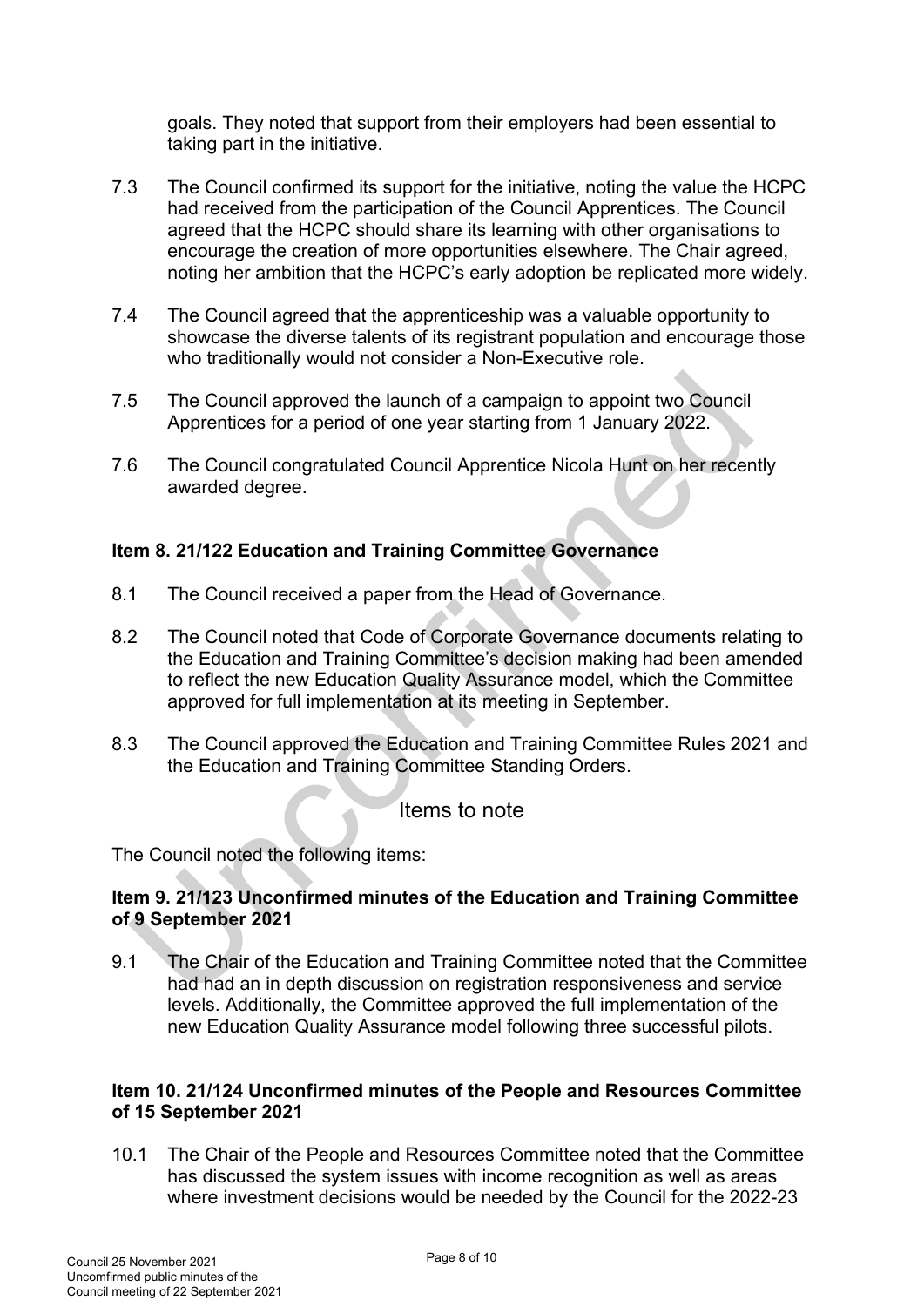budget. Another key focus of the meeting was the HCPC's estates strategy as well as assurance on the HCPC's performance as an employer.

#### **Item 11. 21/125 Unconfirmed minutes of the Audit and Risk Assurance Committee of 16 September 2021**

11.1 The Chair of the Audit and Risk Assurance Committee noted that the Committee did not consider the HCPC's Annual Report and Accounts for 2021-22 as planned, due to delays to the External Audit completion. The resolution to the issues which had caused the delay had been discussed. A positive discussion on the HCPC's new approach to Operational Risk had taken place and this new approach showed pleasing signs of risk maturity.

#### **Item 12. 21/126 Any other business**

12.1 There was no further business.

# **Item 13. 21/127 Date and time of next meeting:**

13.1 Thursday 25 November 2021

#### **Item 14. 21/128 Resolution**

The Council adopted the following resolution:

'The Council hereby resolves that the remainder of the meeting shall be held in private, because the matters being discussed relate to the following;

- (a) information relating to a registrant, former registrant or application for registration;
- (b) information relating to an employee or office holder, former employee or applicant for any post or office;
- (c) the terms of, or expenditure under, a tender or contract for the purchase or supply of goods or services or the acquisition or disposal of property;
- (d) negotiations or consultation concerning labour relations between the Council and its employees;
- (e) any issue relating to legal proceedings which are being contemplated or instituted by or against the Council;
- (f) action being taken to prevent or detect crime to prosecute offenders;
- (g) the source of information given to the Council in confidence; or
- (h) any other matter which, in the opinion of the Chair, is confidential or the public disclosure of which would prejudice the effective discharge of the Council's functions.